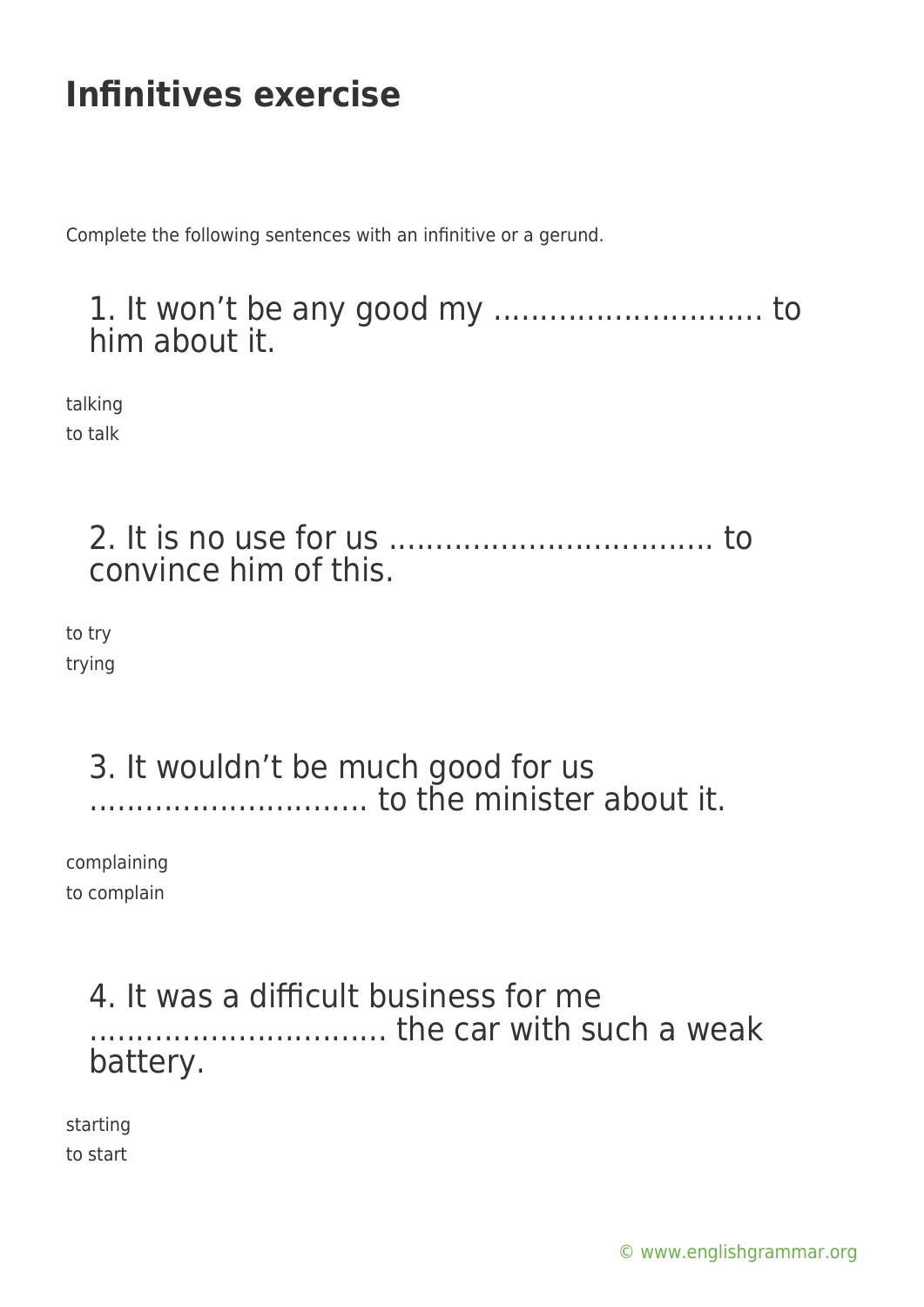# **Infinitives exercise**

#### 5. It is no fun ................................ so many children to look after.

having to have Either could be used here

### 6. Will it be any good my ................................ the boss about it?

to see seeing

# 7. It is just silly ..................................... away your chances like that.

throwing to throw Either could be used here

#### Answers

- 1. It won't be any good my talking to him about it.
- 2. It is no use for us to try to convince him of this.